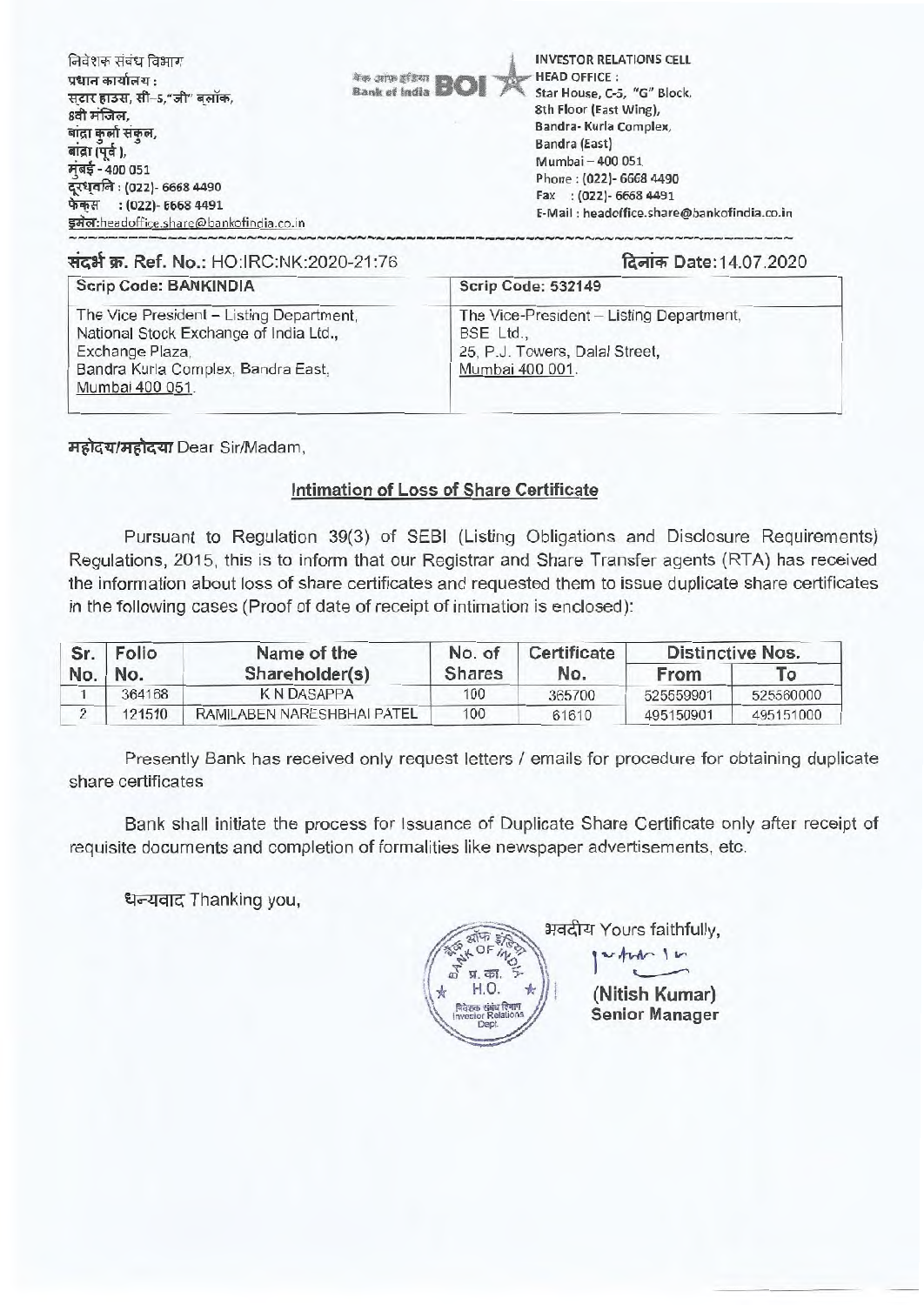Mark as unread

#### [External]Duplicate Share Intimations Received On : 20200713

X DELETE  $\leftarrow$  REPLY  $\leftarrow$  REPLY ALL  $\rightarrow$  FORWARD



bssduplicate@bigshareoniine.com Mon 13/07/2020 12:45

To: Rajeev Bhatia; Investor Relations Department;

Cc: vijay@bigshareonline.com; jibu@bigshareonline.com; bhagwan@bigshareonline.com;

#### <sup>B</sup> 1 attachment

#### 51.3588.pdf

Externell Ministra Share gu

Caution: This email originated from a source outside Bank of India.

#### Dear Sir/Ma'am,

Please be informed that in terms of the provisions of the SEBI (LODR) Regulations, 2015, the Company is required to submit information regarding loss of share certificates and issue of duplicate certificates, to the stock exchange within two days of its getting information. Further, the said intimation has to be filed only through the mode of NEAPS filing for NSE and on listing.bseindia.com for BSE and not via hard copy submission.

Accordingly, we are sharing herewith the receipt of the following request for loss of share certificate of the Company by shareholders, to enable you to comply with the said regulatory requirement within the timelines prescribed.

| <b>Client Name</b>                          | Cert. No   Dist. No From   Dist. NO. To   Folio No.   Quantity |                    |  | Name             |
|---------------------------------------------|----------------------------------------------------------------|--------------------|--|------------------|
| BANK OF INDIA - EQUITY   365700   525559901 |                                                                | 525560000   364168 |  | 100 KN DASAPPA I |

Should you have any queries in respect of the aforesaid instruction kindly revert back.

Regards,

#### Bigshare Services Pvt. Ltd.

Cear Salta Sin

Alert:External Mail! Exercise caution while opening URL/attachment.

TRANSITY (SAPE SERVICE SERVICE

Appendencial you see the sent somony by smatricions, a **Bieschlach Salah Kabupat**<br>Réferènsi Feint in **Postigo Pinini**z County

Sheet the hour = a g = a

 $\langle$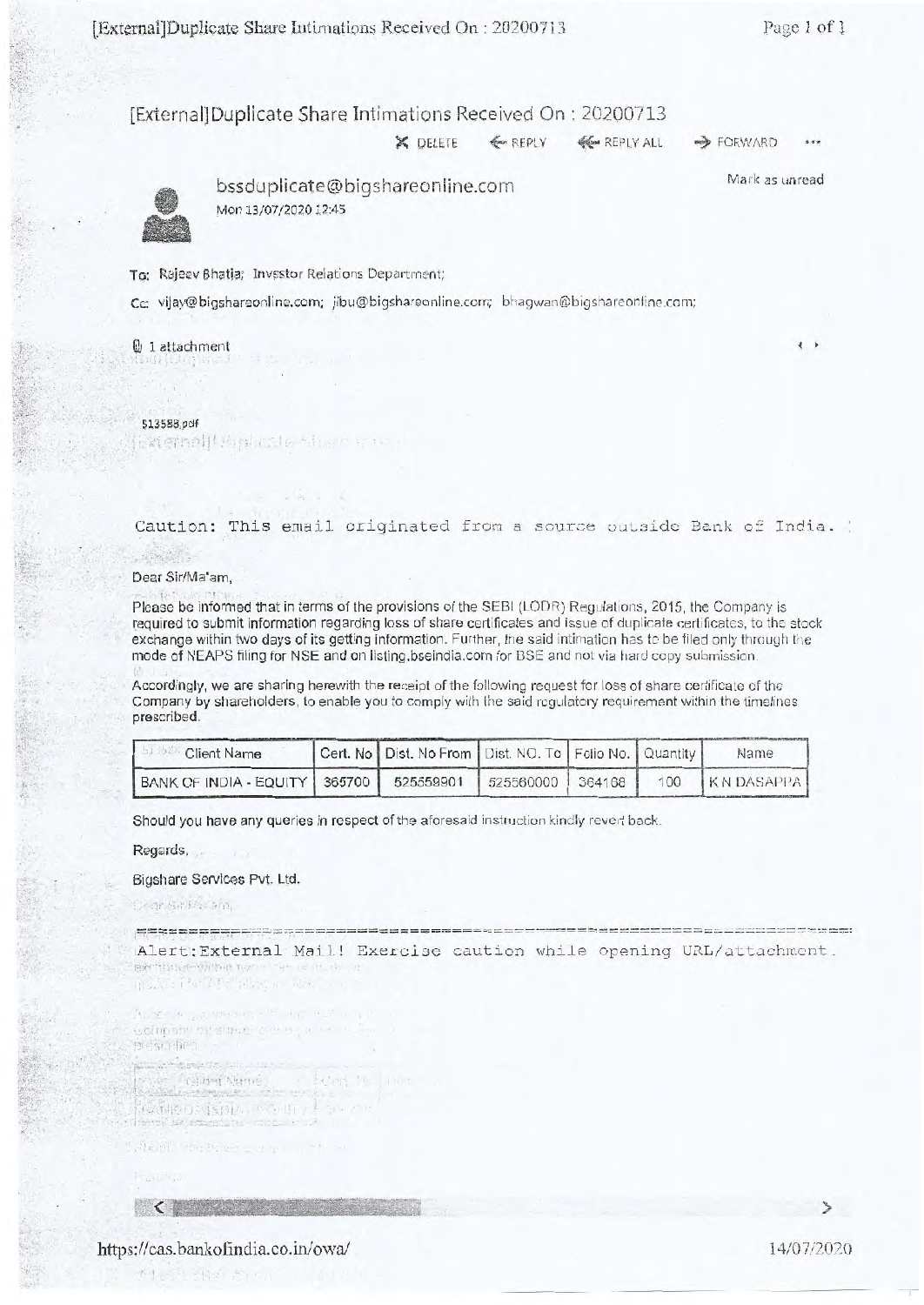## 513589

24..lune.2020 Bengaluru

 $\mathbf{i}$ 

## $DU$

Sign

**RECEIVEG** 

13 JUL 2020

K, N. DASAPPA 25/4, 7th Main 11<sup>th</sup> Cross, Malleshwaram Bengaluru 560003 Mob: +91 98451 12748 Landline: 080 23347614

BIGSHARE SERVICES PVT. LTD. Sumfaci to Verkiention

To,

Bigshare Services Pvt Ltd, 1st Floor, Bharat Tin Works Building Opp. Vasant Oasis, Makwana Road Marol, Andheri (East) Murnbai 400059, India

Subject: Issue of duplicate Bank of India Physical Certificate

Hello,

I, K N Dasappa, is holding 100 shares of Bank of India which was allotted by Bank of India in physical form long time ago. However, due to reason unknown I am unable to trace the original certificate. I only have the Folio/Client ID no. 364168 from which the certificate could be traced. Hereby attaching the  $16<sup>th</sup>$  interim dividend payout as a proof of my holding along with this authorization letter. Also attaching self-attested photocopy of my Aadhar, PAN, Voter's ID, and Bank Passbook details as PoA and Pol.

Request to expedite the process in issuing a duplicate certificate. If in case you need further information, please do call to the above mentioned telephone number to reduce the transaction time.

Thanking You,

Somer by Hobby to the state

(保险) 全市公 NavRo . 2.0 p

de Nistan e cidade de de de anos

 $-1218 - 17111 -$ 

BEEL AND JULY 17-1

Yours faithfully

(K. N. DASAPPA)

from.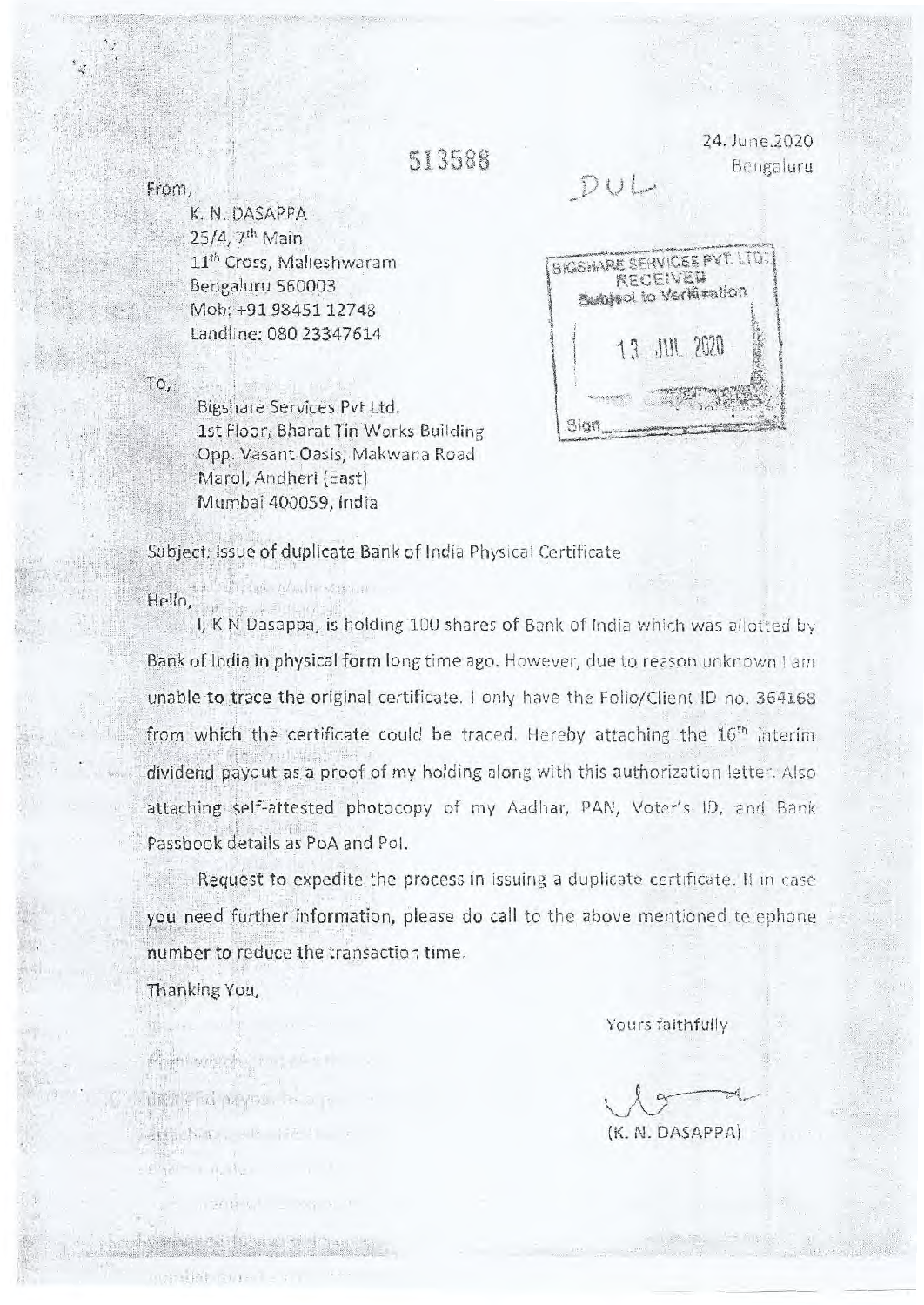### [External]Duplicate Share Intimations Received On : 20200713

 $X$  DELETE  $\leftarrow$  REPLY  $\leftarrow$  REPLY ALL  $\rightarrow$  FORWARD



bssduplicate@bigshareonIine.com Mon 13/07/2020 13:02

Mark as unread

To: Rajeev Bhatia; Investor Relations Department;

External Entitle are there in the

Cc: vijay@bigshareonline.com; jibu@bigshareonline.com; bhagwan@bigshareonline.com;

5 1 attachment **<sup>4</sup>**

513587.pdf

Caution: This email originated from a source outside Bank of India.

#### Dear Sir/Ma'am,

Please be informed that in terms of the provisions of the SEB1 (LODR) Regulations, 2015, the Company is required to submit information regarding loss of share certificates and issue of duplicate certificates, to the stock exchange within two days of its getting information. Further, the said intimation has to be filed only through the mode of NEAPS filing for NSE and on listing.bseindia.com for BSE and not via hard copy submission.

Accordingly, we are sharing herewith the receipt of the following request for loss of share certificate of the Company by shareholders, to enable you to comply with the said regulatory requirement within the timelines prescribed. iling fo<br>re sha<br>eholde

| ----------                |             |                  |           |              |          |                               |
|---------------------------|-------------|------------------|-----------|--------------|----------|-------------------------------|
| <b>Client Name</b>        | Cert.<br>No | Dist. No<br>From | Dist. NO. | Folio<br>No. | Quantity | Name                          |
| BANK OF INDIA -<br>EQUITY | 61610       | 495150901        | 495151000 | 121510       | 100      | RAMILABEN<br>NARESHBHAI PATEL |

Should you have any queries in respect of the aforesaid instruction kindly revert back.

Regards,

#### Bigshare Services Pvt. Ltd.

company to be

Pleaser healthen in then in home in the 

Bann en uv stræki ver ty me

Alert: External Mail! Exercise caution while opening URL/attachment.

Chemi Name 在外收口 不低的。 T . HTW